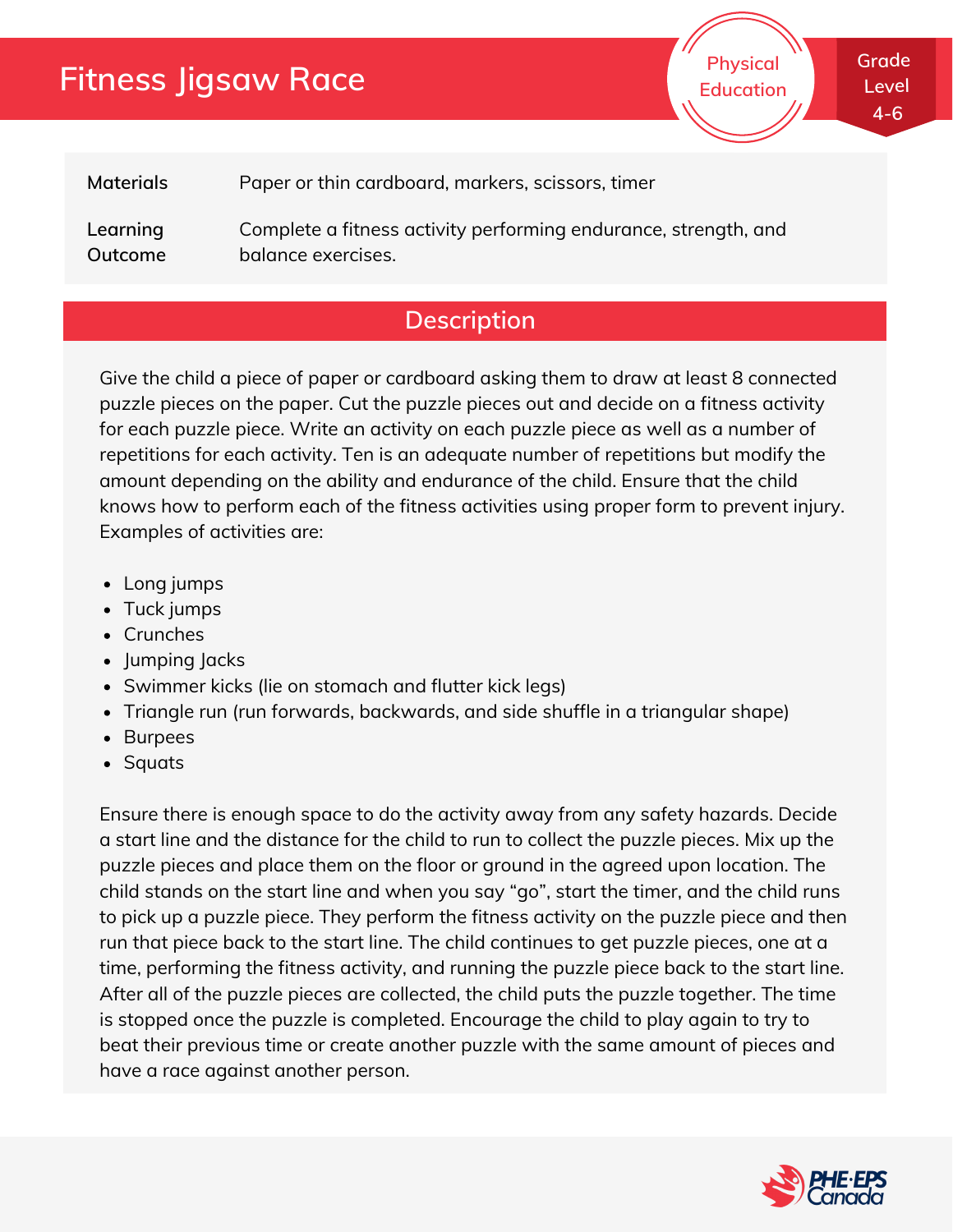# **Fitness Jigsaw Race**

**Physical Education**

## **Physical Education Competencies**



#### **MOVE**

**Develop psychomotor skills, tactics, and strategies that facilitate a variety of physical activities across diverse environments.**

#### **THINK**

**Develop cognitive skills and strategies for a variety of movement contexts that facilitate critical thinking, decision making, and problem solving.**



#### **FEEL**

**Develop affective skills and strategies that facilitate healthy and safe relationships with themselves, with others, and with their environment.**

#### **ACT**

**Practice behaviour skills and strategies that facilitate movement competence and confidence.**



## **Reflection Questions**

Reflection is important to support learning during physical activity. Consider asking the child the reflection questions below and discuss the answers together.

- *How many ways can you think of to make this activity easier? Harder?*
- *Was your ability to put the puzzle together impacted by the fitness activities you performed?*